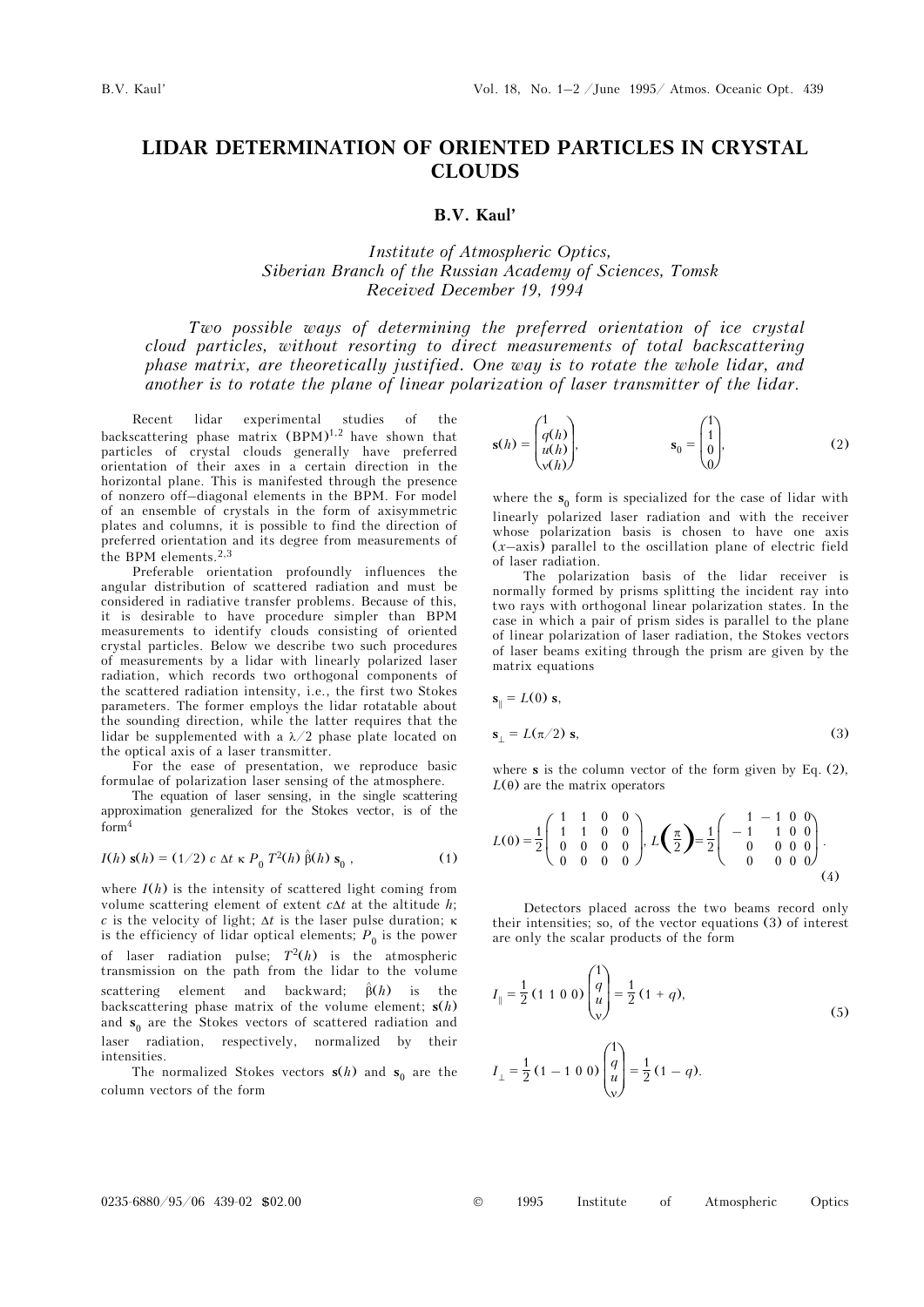We denote the row vectors by  $\mathbf{D}_{\parallel} = (1/2)(1 \ 1 \ 0 \ 0)$  and  $\mathbf{D}_{\perp}$  = (1/2)(1 –1 0 0). By taking the scalar product by multiplying both sides of Eq. (1) first by  $D_{\parallel}$  and then by **D**⊥, we obtain two equations for the intensities, namely,

$$
I_{\parallel}(h) = (1/2) I(h) [1 + q(h)] = A T^{2}(h) D_{\parallel} \hat{\beta}(h) s_{0}, \quad (6)
$$

$$
I_{\perp}(h) = (1/2) I(h) [1 - q(h)] = A T^{2}(h) D_{\perp} \hat{\beta}(h) s_{0}, (7)
$$

where *A* is the instrumental constant.

By adding and subtracting Eqs. (6) and (7), we have

$$
\hat{\beta} = \begin{pmatrix}\na & k_1 b \cos 2\alpha \\
k_1 b \cos 2\alpha & \frac{a-c}{2} + k_2 \frac{a+c}{2} \cos 4\alpha \\
k_1 b \sin 2\alpha & k_2 \frac{a+c}{2} \sin 4\alpha \\
0 & k_1 d \sin 2\alpha\n\end{pmatrix}
$$

where *a*, *b*, *c*, and *d* have the meaning of the quadratic forms averaged over an ensemble of polydispersions and formed by the elements of the scattering amplitude matrix. The coefficients  $k_1$  and  $k_2$  vary between 0 and 1 and characterize the degree of orientation of particle axes in the direction lying in the plane perpendicular to the direction of radiation propagation.

The angle  $\alpha$  is counted off from a plane of reference chosen *a priori* and containing the direction of the wave vector of laser radiation and the *x* axis of the receiver polarization basis (the direction ||, in our case).

Let us consider the first of the above possibilities of determining the particle orientation in ice crystal clouds. Upon rotating the lidar through the angle φ counterclockwise about the sounding direction, when looking in the direction of radiation, the BPM given by Eq.  $(9)$  is transformed by the law

$$
\hat{\beta}(\varphi) = R(\varphi)\hat{\beta}(0) R(\varphi), \qquad (10)
$$

where the matrix operator of rotation  $R(\varphi)$  has the form

$$
R(\varphi) = \begin{pmatrix} 1 & 0 & 0 & 0 \\ 0 & \cos 2\varphi & \sin 2\varphi & 0 \\ 0 & -\sin 2\varphi & \cos 2\varphi & 0 \\ 0 & 0 & 0 & 1 \end{pmatrix}.
$$
 (11)

Applying transformation (10) to Eq. (8), we derive

$$
q(\varphi) = \frac{I_{\parallel}(\varphi) - I_{\perp}(\varphi)}{I_{\parallel}(\varphi) + I_{\perp}(\varphi)} = \frac{(\mathbf{D}_{\parallel} - \mathbf{D}_{\perp}) R(\varphi) \hat{\beta}(0) R(\varphi) \mathbf{s}_0}{(\mathbf{D}_{\parallel} + \mathbf{D}_{\perp}) R(\varphi) \hat{\beta}(0) R(\varphi) \mathbf{s}_0}.
$$
 (12)

Substitution of matrix (9) as well as the proper operations on the right side of Eq. (12) give

$$
q(\varphi) = \frac{\frac{a-c}{2 a} + k_1 \frac{b}{a} \cos(2(\varphi - \alpha) + k_2 \frac{a+c}{2} \cos(4(\varphi - \alpha))}{1 + k_1 \frac{b}{a} \cos(2(\varphi - \alpha))}.
$$
 (13)

For randomly oriented particles,  $k_1 = k_2 = 0$  and the second Stokes parameter is independent of the lidar position. For preferred particle orientation,  $k_1 = k_2 = 0$ .

$$
q = \frac{I_{\parallel} - I_{\perp}}{I_{\parallel} + I_{\perp}} = \frac{(\mathbf{D}_{\parallel} - \mathbf{D}_{\perp}) \hat{\beta} \mathbf{s}_0}{(\mathbf{D}_{\parallel} + \mathbf{D}_{\perp}) \hat{\beta} \mathbf{s}_0}.
$$
 (8)

Here  $D_{\parallel}$  and  $D_{\perp}$  are added and subtracted by the rules of vector summation. For simplicity, the *h* dependence is not indicated, but is implied.

We note that the normalized Stokes parameter measurements eliminate the problem of the variability of the transmission *T*(*h*).

The subsequent analysis is based on the form of the backscattering phase matrix for axisymmetric polydispersions<sup>3</sup>

$$
\begin{array}{ccc}\na & k_1 b \cos 2\alpha & -k_1 b \sin 2\alpha & 0 \\
\cos 2\alpha & \frac{a-c}{2} + k_2 \frac{a+c}{2} \cos 4\alpha & -k_2 \frac{a+c}{2} \sin 4\alpha & k_1 d \sin 2\alpha \\
\sin 2\alpha & k_2 \frac{a+c}{2} \sin 4\alpha & \frac{c-a}{2} + k_2 \frac{a+c}{2} \cos 4\alpha & -k_1 d \cos 2\alpha \\
0 & k_1 d \sin 2\alpha & k_1 d \cos 2\alpha & c\n\end{array}
$$
\n(9)

The right–hand side of the equation contains the modulation terms. The normalized Stokes parameter appears to be modulated with a period of π. The phase difference between the measured function  $q(\varphi)$  and a certain function (13) calculated at  $\alpha = 0$  can be found to give the direction of preferred orientation.

Technically, more feasible is the idea of rotating one of the polarization elements rather than the whole lidar. Such an element may be a half–wave plate inserted into the transmitted laser beam so the polarization is transformed in accordance with the equation

$$
\mathbf{s}_0(\varphi) = K(\varphi) \; \mathbf{s}_0,\tag{14}
$$

where  $K(\varphi)$  is the operator of the  $\lambda/2$  phase plate whose rapid axis is turned about the direction of radiation propagation through the angle  $\varphi$  counted off from the *x* axis of polarization basis of the lidar.

For the above–determined correspondence between the direction of linear polarization of laser radiation and the polarization basis of a receiving antenna, formula (14) is explicitly written as

$$
\mathbf{s}_{0}(\varphi) = \begin{pmatrix} 1 & 0 & 0 & 0 \\ 0 & \cos 4\varphi & \sin 4\varphi & 0 \\ 0 & \sin 4\varphi & -\cos 4\varphi & 0 \\ 0 & 0 & 0 & -1 \end{pmatrix} \times \begin{pmatrix} 1 \\ 1 \\ 0 \\ 0 \end{pmatrix} = \begin{pmatrix} 1 \\ \cos 4\varphi \\ \sin 4\varphi \\ 0 \end{pmatrix}.
$$
 (15)

Substitution of matrix (9) as well as  $\mathbf{s}_0(\varphi)$  for  $\mathbf{s}_0$  into Eq. (8) yields

$$
\frac{I_{\parallel} - I_{\perp}}{I_{\parallel} + I_{\perp}} = \frac{k_1 \frac{b}{a} \cos 2\alpha + \frac{a - c}{2 a} \cos 4\varphi + k_2 \frac{a + c}{2 a} \cos 4(\varphi + \alpha)}{1 + k_1 \frac{b}{a} \cos (4 \varphi + 2 \alpha)}.
$$
(16)

In the case of randomly oriented particles,  $k_1 = k_2 = 0$ , and Eq. (16) contains a single nonzero term modulated with a period of  $\pi/2$  and having zero mean. For water droplet clouds,  $a = -c$  and the normalized Stokes parameter *q* varies between –1 and 1.

In the case of preferred particle orientation, a constant component appears in Eq. (16). It is positive when  $|\alpha| < \pi/4$  and negative when  $|\alpha|$  is within the limits from